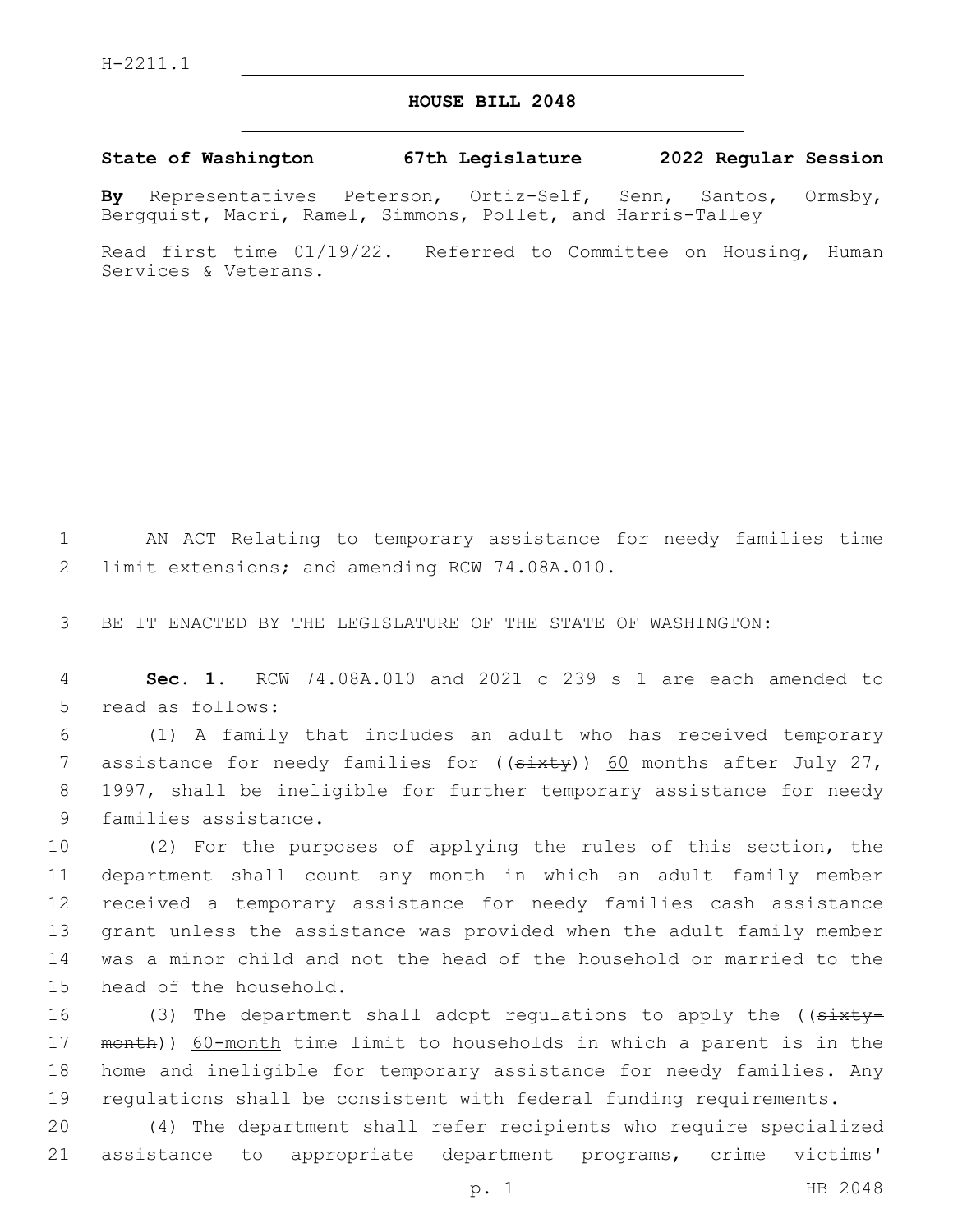programs through the department of commerce, or the crime victims' compensation program of the department of labor and industries.

 (5)(a) The department shall add to adopted rules related to temporary assistance for needy families time limit extensions, the following criteria by which the department shall exempt a recipient and the recipient's family from the application of subsection (1) of 7 this section:

8 (i) By reason of hardship, including when:

 (A) The recipient's family includes a child or youth who is without a fixed, regular, and adequate nighttime residence as described in the federal McKinney-Vento homeless assistance act (Title 42 U.S.C., chapter 119, subchapter VI, part B) as it existed 13 on January 1, 2020; or

 (B) The recipient received temporary assistance for needy families during a month on or after March 1, 2020, when Washington state's unemployment rate as published by the Washington employment security department was equal to or greater than seven percent, and the recipient is otherwise eligible for temporary assistance for needy families except that they have exceeded 60 months. The extension provided for under this subsection (5)(a)(i)(B) is equal to the number of months that the recipient received temporary assistance for needy families during a month after March 1, 2020, when the unemployment rate was equal to or greater than seven percent, and is applied sequentially to any other hardship extensions that may apply 25 under this subsection  $(5)$  or in rule;  $(6\text{F})$ )

 (ii) If the family includes an individual who meets the family violence options of section 402(A)(7) of Title IVA of the federal 28 social security act as amended by P.L. 104-193; or

- (iii) If the recipient:
- 

(A) Is participating satisfactorily in the program;

- (B) Is temporarily prevented from working or looking for a job;
- (C) Is in need of mental health or substance use disorder treatment;

 (D) Is homeless or at substantial risk of losing stable housing or housing support services as described in RCW 43.185C.220; or

 (E) Demonstrates another basis by which the time limit pursuant to subsection (1) of this section would cause undue hardship to the 38 recipient or the recipient's family.

 (b) Policies related to circumstances under which a recipient will be exempted from the application of subsection (1) or (3) of